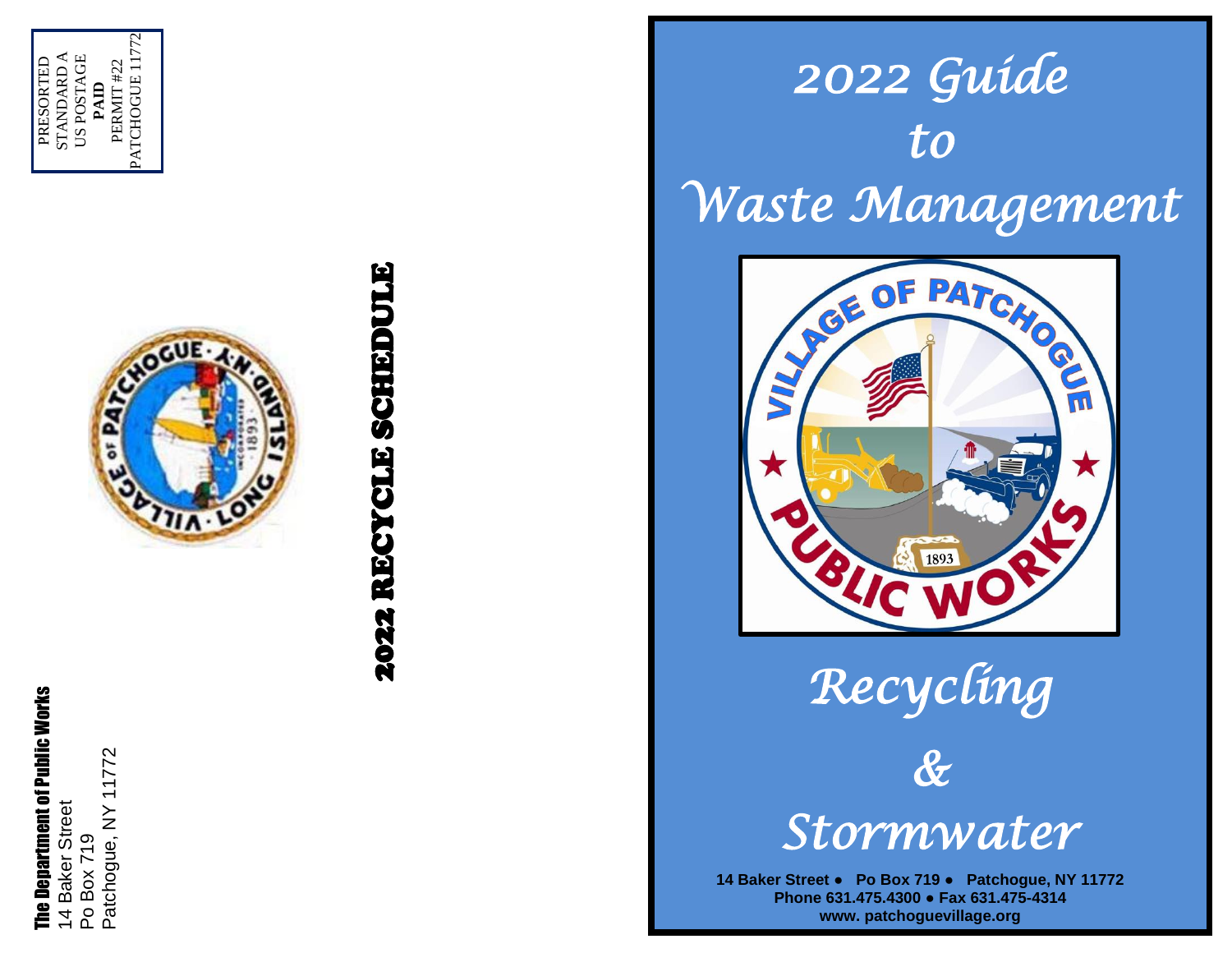## **REFUSE & RECYCLING COLLECTION**

*Village collection for household garbage is (2) times per week***. Garbage cans must have close fitting (water tight) covers and durable handles.** *Construction debris and hazardous waste is strickly prohibited.*

*The Sanitation Schedule is as follows:* 

**Monday &Thursday South of Main Street**

**Tuesday & Friday North of Main Street** 



**\*\*\*Garbage not picked up because of a holiday, will be picked up on your next scheduled pick up day.**

# *RECYCLING POLICY*

**Dual-Stream recycling is collected curbside on alternate Wednesdays. Please see attached calendar for dates and acceptable items. Please Note: Glass is no longer accepted in your recycling container. Residents should designate a can or cans for recycling by picking up a free sticker in the Clerk's office at Village Hall. Cans are not provided by the Village.**

#### **BULK ITEMS**

**Two (2) bulk items, i.e. couch/table/mattress, can be placed curbside every Tuesday night and will be picked up sometime Wednesday after recycles are completed.** *No appointment needed for bulk items.*

# *Don't Litter*

**Not all trash ends up in trash cans. When you walk on a sidewalk, you may see candy wrappers, cigarette butts and soda cans littered along the path. You may also see litter in city, state, or national parks, along trails and in parking lots. Not only does littered trash make urban and natural places less attractive, but litter has negative impacts for humans, wildlife and the environment.**

**Tobacco products make up more than one third of existing litter. If a lit cigarette is dropped onto the ground, it can cause a forest fire. Cigarettes are also full of toxic chemicals such as cadmium, lead and arsenic, which can contaminate the surrounding environment. If children or animals find and eat cigarette butts, they can be poisoned.**

**Many types of litter take years to break down, if they do so at all. Aluminum cans could last more than 100 years in a landfill. When litter becomes part of the environment, it contaminates habitats for plants and animals. Chemicals from litter can poison soil, and polluted water and metals can also leach into groundwater supplies.**

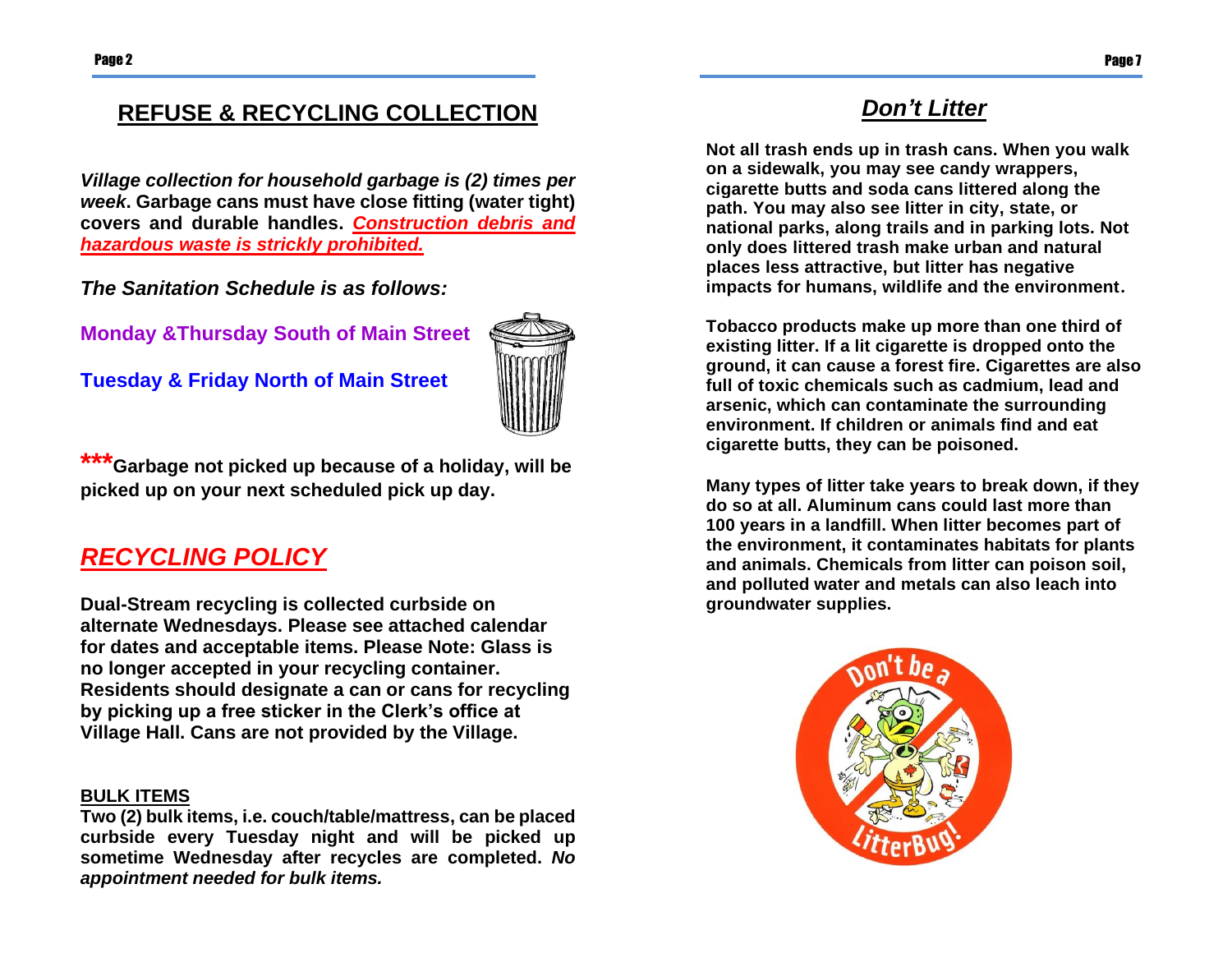# **SIDEWALK OR CURB & APRON CUTTING APPLICATION**

**It is required for any change of placement or new placement of driveway. You must fill out the form and attach insurance certificate. Approval is subject to inspection by the Superintendent of Public Works. You can get the application either at Village Hall Clerk's Office or on the Village website [patchoguevillage.org.](http://www.patchoguevillage.org/)**

#### **STREET LIGHT OUTAGES**

**To report a street light out, please call Village Hall at 475-4300 ext. 130 and our electrician will get it repaired as soon as possible.** 

#### **POT HOLES**

**To report a pot hole, please call Village Hall or e-mail [potholes@patchoguevillage.org](mailto:potholes@patchoguevillage.org) and the Highway Department will get it repaired as soon as possible.** 



### **SEWER APPLICATION**

**To obtain information regarding a new sewer connection or a change of use for an existing connection call 475-4300 ext.130. Applications and instructions can be obtained at Village Hall or downloaded from the Village website [patchoguevillag.org.](http://www.patchoguevillage.org/)** 

## **WHITE GOODS**

**Stoves, Dryers, Refrigerators, etc. are picked-up on Wednesday by** *appointment only***. These items are to be placed curbside on the Tuesday night prior to the scheduled appointment.** 

# **YARD WASTE**

**Leaves must be placed in PAPER BAGS and brought curbside on your second garbage day on alternate weeks.** *Check color coded [Calendar](http://www.patchoguevillage.org/DPW/2011%20Recycling%20Schedule.pdf) for correct pick-up dates.*

**Curbside loose leaf collection will begin no later than November 7 th and will continue through and not end before December 16 th . During that period, the Village will collect bagged & unbagged leaves brought to the curb. See schedule for bagged leaves pick up. Crews will employ a high volume leaf sucker and piles MUST be free of all debris such as sticks, twigs, corn stalks, pumpkins and trash of any kind. Contaminated piles will be left behind as they will cause damage to the machine and result in downtime. Crews will begin in a location and work their way through the Village until complete and start again at the beginning. Leaves will NOT be collected by appointment.**

#### **BRANCHES**

**Branches must be six (6) inches in diameter or less, cut into three (3) foot lengths, bundled and brought curbside.** *They will be picked-up on your second garbage day on alternate weeks***. Check color coded [Calendar](http://www.patchoguevillage.org/DPW/2011%20Recycling%20Schedule.pdf) for correct pick-up dates. Larger branches will be picked-up on Wednesday by** *appointment only***. They must be placed curbside on the Tuesday night prior to the scheduled appointment.**